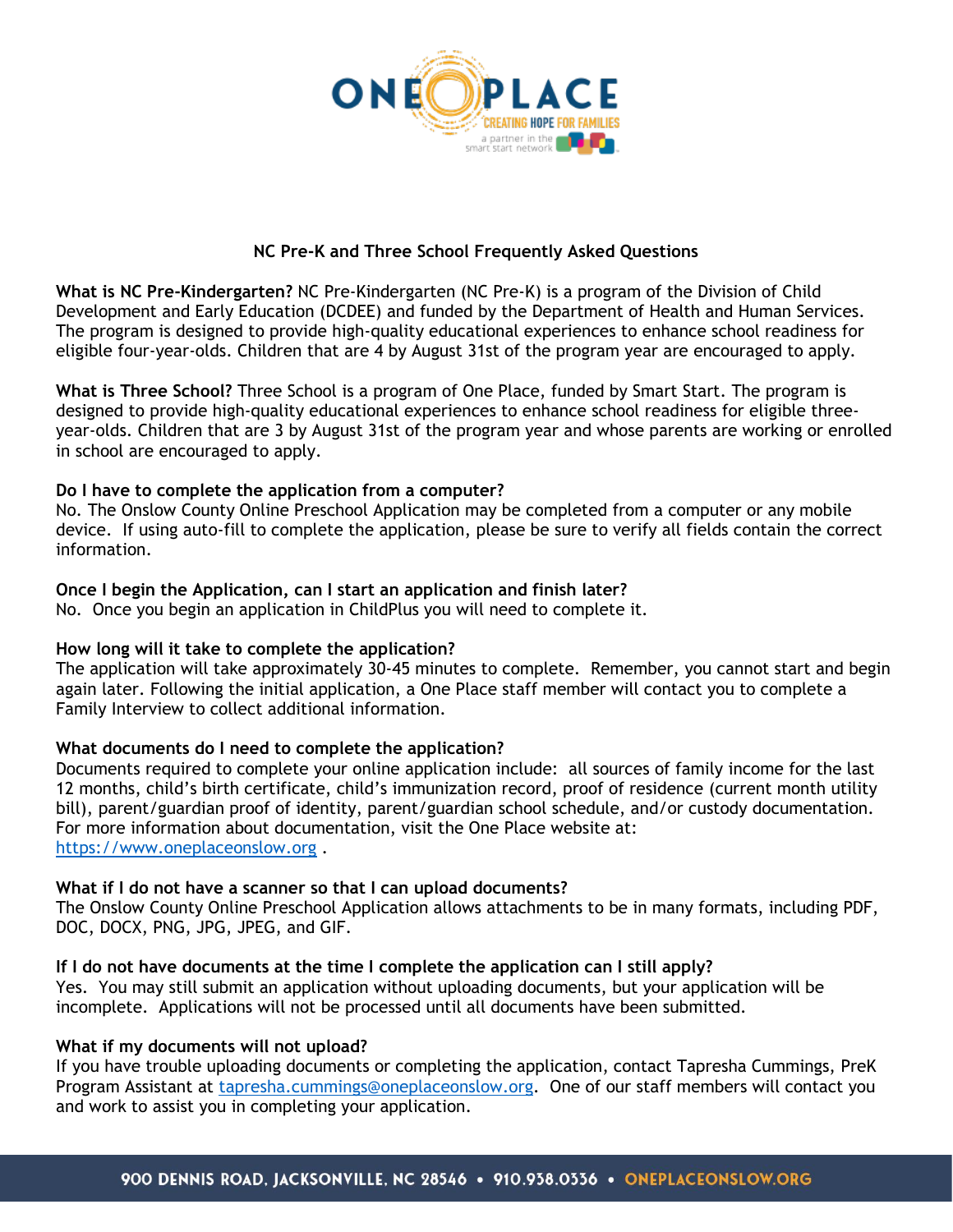

**If I completed an online application with OCS do I need to complete one with One Place as well?**  No. OCS and One Place collaborate to provide Preschool Services to families in Onslow County. You should only complete one application.

## **After submitting an application what are the next steps?**

A One Place staff member will contact you within 30 days to complete a Family Interview.

#### **How can I check the status of my application?**

To find out the status of your application, contact Tapresha Cummings, PreK Program Assistant at [Tapresha.cummings@oneplaceonslow.org.](mailto:Tapresha.cummings@oneplaceonslow.org)

**How do I know if my child is eligible?** Eligibility is based on age and income requirements. Children must be 3 or 4 years of age on or before August 31st of the program year. All age-eligible children are welcome to apply.

**Are children of military families eligible?** Yes, Eligible 4-year-old children who are the dependent of a member of the United States Armed Forces, that was active duty within the past 18 months, injured while serving, or killed while serving, are eligible without regard to income. Determination of child eligibility does not guarantee placement in the NC Pre-K Program. \*Three School does not provide an income exception for military families due to funding requirements.

**I don't meet the income requirement, are there other eligibility criteria?** Yes, a 4-year-old child that has one or more of the following risk factors may be eligible without regard to income:

- Identified developmental disability
- Limited English Proficiency (LEP)
- An education need indicated from an approved developmental screening or an existing Individualized Education Plan (IEP)
- A chronic health condition as indicated by the diagnosis from a professional health care provider.

\*Three School does not provide an income exception for additional risk factors due to the funding requirements.

**What are the placement criteria?** Participation in NC Pre-K and Three School is based on the allocation of spaces and the child's priority for placement. Priority is determined for each child based on several criteria; children who are identified to be at greater risk receive higher priority for placement. Children who have received no prior early education services outside the home are higher priority than children who are currently served in early education settings.

**Where are NC Pre-K and Three School classes held?** NC Pre-K and Three School classes are in approved four and five star child care centers and elementary schools in Onslow County.

**Are NC Pre-K and Three School teachers qualified?** NC Pre-K and Three School teachers are professionals with degrees in early education or a related area of study. NC Pre-K teachers are required to hold a NC Teaching License.